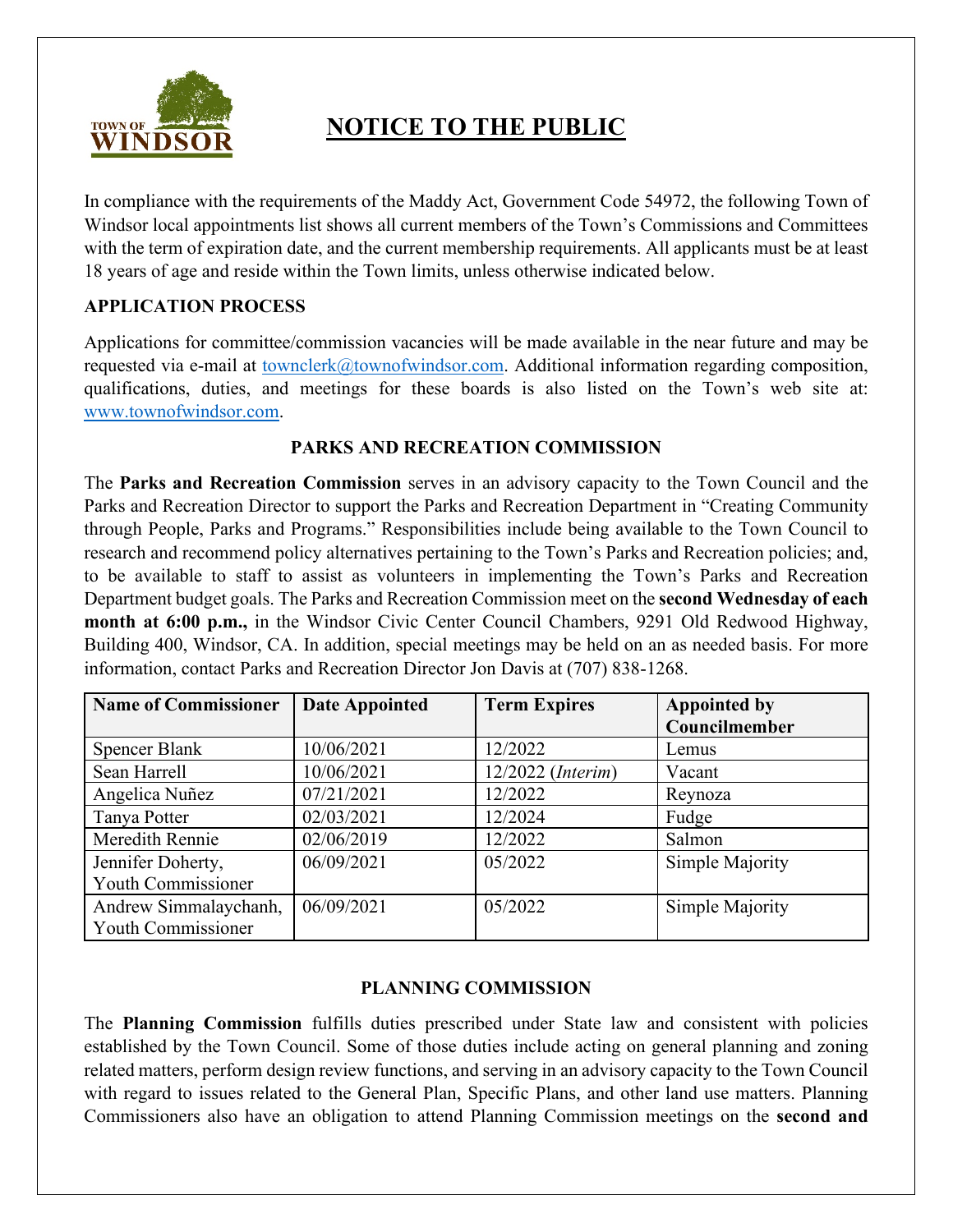**fourth Tuesdays of the month at 5:30 p.m.,** in the Windsor Civic Center Council Chambers, 9291 Old Redwood Highway, Building 400, Windsor, CA. In addition, special meetings may also be held at which their attendance is required. For more information, contact Interim Community Development Director Emmanuel Ursu at (707) 838-5313.

| <b>Name of Commissioner</b> | Date Appointed | <b>Term Expires</b>          | <b>Appointed by</b> |
|-----------------------------|----------------|------------------------------|---------------------|
|                             |                |                              | Councilmember       |
| Remy Canto Adams            | 12/01/2021     | 12/2022                      | Salmon              |
| Gina Fortino-Dickson        | 07/21/2021     | 12/2024                      | Fudge               |
| Jeffrey Leasure             | 07/21/2021     | 12/2022                      | Reynoza             |
| Ben Lehr                    | 10/06/2021     | $12/2022$ ( <i>Interim</i> ) | Vacant              |
| Evan Zelig                  | 02/06/2019     | 12/2022                      | Lemus               |

#### **PUBLIC ART ADVISORY COMMISSION**

The **Public Art Advisory Commission** serves in an advisory capacity to the Town Council and the Parks and Recreation Director, or their designee, to support the Town by establishing Windsor as an art destination that raises the potential for education, innovation, collaborative community engagement and cultural exploration. The Public Art Advisory Commission is a standing citizen advisory commission composed of one Councilmember, one Parks and Recreation Commissioner, and five adult citizen members appointed at large by the Council. Each Member is appointed for a four-year term that is concurrent with the term of the Councilmember who appointed them. The Councilmember and Commissioner are based on their appointed term in their respective roles. To be eligible for appointment to the Commission, members shall be residents of Sonoma County, and are preferred to be residents of the Town.

The Public Art Advisory Commission meets the **fourth Wednesday of the month at 4:30 p.m.,** in the Windsor Civic Center Council Chambers, 9291 Old Redwood Highway, Building 400, Windsor, CA. For more information, contact Parks and Facilities Manager Olivia Lemen at (707) 838-5383.

| <b>Name of Commissioner</b> | <b>Date Appointed</b> | <b>Term Expires</b>        | <b>Appointed by</b> |
|-----------------------------|-----------------------|----------------------------|---------------------|
|                             |                       |                            | Councilmember       |
| Julian Cohen                | 02/06/2019            | 12/2022                    | Salmon              |
| Heather Cullen              | 07/21/2021            | 12/2022                    | Reynoza             |
| Chris Denny                 | 10/06/2021            | 12/2022                    | Lemus               |
| Kevin Gonyo                 | 02/03/2021            | 12/2024                    | Fudge               |
| Becci Pell                  | 10/06/2021            | 12/2022 ( <i>Interim</i> ) | Vacant              |
| Tanya Potter                | --                    | 12/2021                    | Parks & Recreation  |
|                             |                       |                            | Commission          |
|                             |                       |                            | Representative      |
| <b>Esther Lemus</b>         |                       | 12/2022                    | Town Council        |
|                             |                       |                            | Representative      |
| Vacant (Alternate)          |                       |                            | Town Council        |
|                             |                       |                            | Representative      |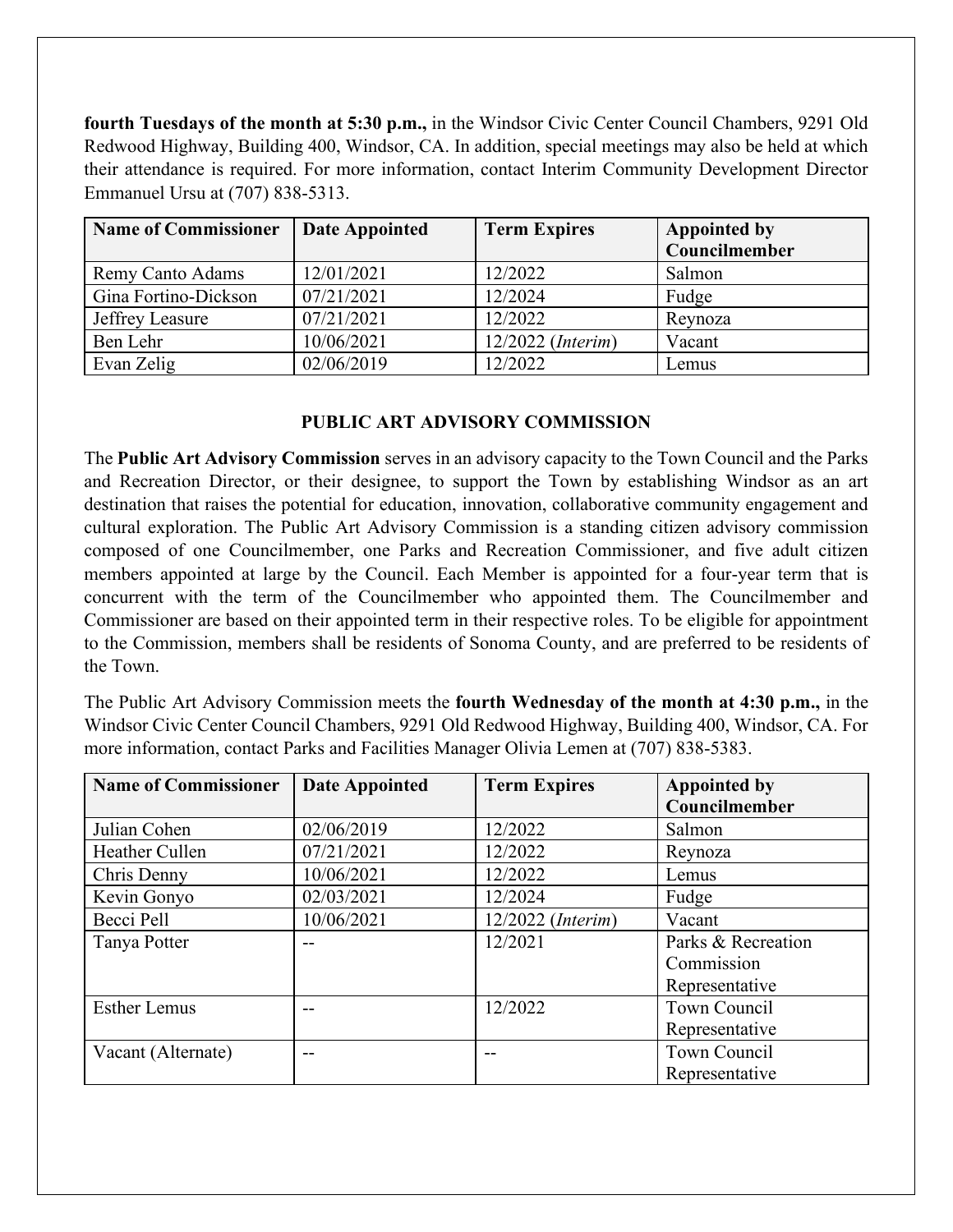## **SENIOR CITIZEN ADVISORY COMMISSION**

The **Senior Citizen Advisory Commission** serves in an advisory capacity to the Town Council to support the recreation programs and services offered to senior citizens and persons with disabilities. The Senior Citizen Advisory Commission meets **every three (3) months on the fourth Tuesday of the months of January, April, July\* and October at 2:30 p.m.,** in the Windsor Civic Center, Council Chambers, 9291 Old Redwood Highway, Building 400, Windsor, CA. In addition, special meetings may be held on an as needed basis. For more information, contact Parks and Recreation Director Jon Davis at (707) 838-1268.

An applicant must be a resident to qualify to serve on Town Commissions and Committees. Members of the Senior Citizen Advisory Commission must be age 50 or older, and their guests, their spouses, their cohabitants, or persons age 45 or older who are providing primary physical or economic support for such persons.

| <b>Name of Commissioner</b> | <b>Date Appointed</b> | <b>Term Expires</b>        | <b>Appointed by</b>       |
|-----------------------------|-----------------------|----------------------------|---------------------------|
| (At-Large)                  |                       |                            | Councilmember             |
| <b>Brent E. Anderson</b>    | 02/06/2019            | 12/2022                    | Lemus                     |
| Mary Ann Bainbridge-        | 07/21/2021            | 12/2022                    | Reynoza                   |
| Krause                      |                       |                            |                           |
| Dan Beck                    | 12/01/2021            | 12/2024                    | Fudge                     |
| Lucille Hynes               | 02/06/2019            | 12/2022                    | Salmon                    |
| David Kahn                  | 10/06/2021            | 12/2022 ( <i>Interim</i> ) | Vacant                    |
| Dayle Buschkotter           | 02/17/2021            | 12/2024                    | Simple Majority           |
| Catherine Hanron            | 02/17/2021            | 12/2024                    | Simple Majority           |
| Angelita Llerena            | 02/06/2019            | 12/2022                    | Simple Majority           |
| Joella Olsen                | 02/06/2019            | 12/2022                    | Simple Majority           |
| Lisa Renee Trumbly          | 02/17/2021            | 12/2022                    | Simple Majority           |
| Vacant                      |                       |                            | Parks and Recreation      |
|                             |                       |                            | <b>Commission Liaison</b> |

| <b>Name of Commissioner</b> | Date Appointed   Term Expires |         | Landmark     | Appointed by                 |
|-----------------------------|-------------------------------|---------|--------------|------------------------------|
|                             |                               |         |              | Neighborhood   Councilmember |
| Michael Bertuccelli         | 02/17/2021                    | 12/2024 | Alden Woods/ | Simple Majority              |
|                             |                               |         | California   |                              |
|                             |                               |         | Creekside    |                              |
|                             |                               |         | Subdivisions |                              |

\**The July meeting is held at the Senior Center, located at 9231 Foxwood Drive.*